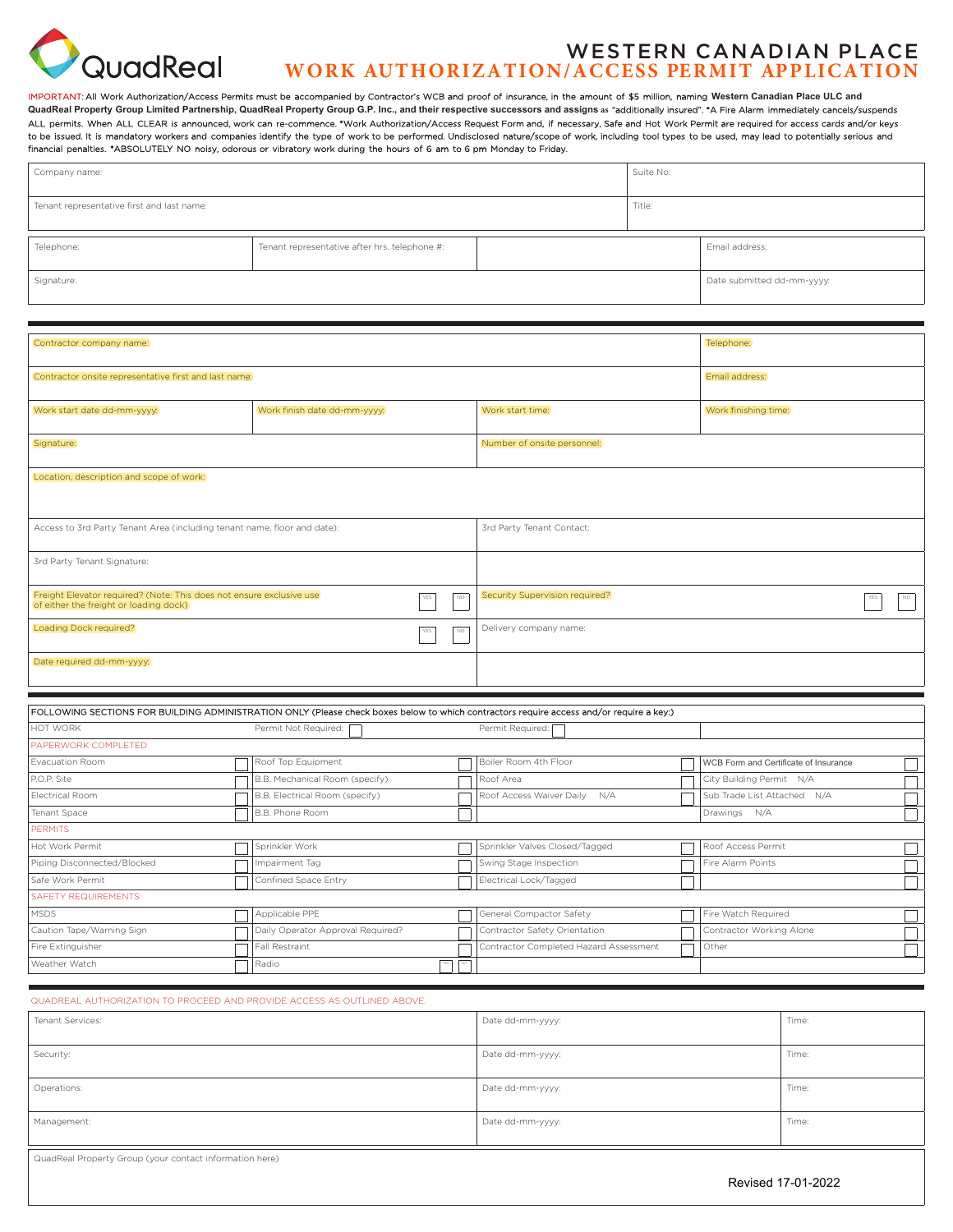

# Western Canadian Place Work Authorization\Access Permit Rules & Regulations

A Work Authorization/Access Permit is required for all Contractors and Subcontractors working in Western Canadian Place, managed by QuadReal Property Group Limited Partnership (QuadReal), with the exception of on-site Contractors responsible for normal business activities or clerical work.

Permits are used to control and coordinate work for the purpose of establishing and maintaining building security and safe working conditions, as well as to transmit information between Tenants, Building Management, Building Operations and Security. Applications for Permits must be completed and submitted for approval in advance by the Tenant on behalf of the Contractors/Subcontractor, at least twenty-four (24) hours prior to the commencement of work. Work Authorization/Access Permits should be obtained from the Main Security Desk at Western Canadian Place and returned for approval. Regular working and building hours are from 6:00 a.m. to 6:00 p.m. Monday to Friday.

#### 1.0 General Permit Rules

- **1.** Each Permit issued must be completed in an accurate and legible manner. Signatures are required where indicated; initials are not acceptable.
- **2.** Once the Permit has been issued, QuadReal must approve any changes to all copies and the changes discussed by the Contractor and QuadReal to avoid any misunderstanding.
- **3.** Permits cannot extend beyond the expiry date noted in the Permit.
- **4.** Only the Contractors or Subcontractors indicated on the Permit are permitted to work on site. Any changes and/or additions to the Contractor or Subcontractors must be disclosed to Building Security at Western Canadian Place or Building Operations prior to commencement of any work.
- **5.** QuadReal will not provide the Contractor or its employees with parking of any kind including parking in loading docks longer than 15 minutes.
- **6.** The Contractor must provide a Representative on-site during construction.
- **7.** Any direct violation of the terms and conditions of the Permit will result in the immediate cancellation of the Permit. Repeated disregard of the Permit rules and regulations may result in the Contractor or Workman being removed from the premises.
- **8.** Western Canadian Place is non–smoking. Smoking permitted in designated exterior locations only.
- **9.** Please be advised that certain work is limited to mandatory base building trades only.
- **10.** In the case where no Work Authorization/Access Permit is in place or has expired, entry will be denied until the appropriate permits are completed and approved.

#### 2.0 Plans, Approvals & Permits

All plans, drawings must be received, reviewed and approved by building management prior to the start of any construction and no tenant construction may commence without a written Landlord Approves Construction letter, as well as an approved Work Authorization/Access Permit.

Prior to the start of any construction, the Contractor must inspect the Tenant premises with Building Operations and report to our office in writing, any deficiencies or damaged material in that area. Failure to do so will result in the Contractor being fully responsible for the cost of remedial action deemed necessary by the building owner.

The Contractor must ensure that a Municipal Building Permit is obtained prior to the start of any construction and clearly posted at the job site. If the value of the construction carried by the contractor exceeds \$5,000.00, a copy of the Municipal Building Permit must be provided to Western Canadian Place property management.

#### 3.0 Safety

All areas in which welding and soldering work are to be performed must be equipped with a fire extinguisher provided by the Tenant or the Contractor at their sole cost and expense, and the area smoke/heat detector(s) must be both deactivated and confirmed deactivated by Building Security. All construction work involving, but not limited to, hot work, x-raying, coring, lock out or disabling of base building systems, fire alarm systems, sprinkler system modifications, dust producing activities, confined space entry, any testing or verification of any Life Safety System in the building, requires a Safe and Hot Work Permit.

A safety meeting must be attended by all contractor employees at the start of every project and will be coordinated by Building Operations of Western Canadian Place. All copies of minutes must also be provided from any subsequent site safety meetings to Building Operations.

Any and all x-raying must take place between 2400 hours and 0600 hours and be coordinated with the base building Structural Engineer.

The Tenant and the Contractor shall ensure that every Workman on the site comply with the requirements of all applicable legislation regarding safety including, but not limited to, all laws, by-laws and regulations dealing in any way with occupational health and safety, whether such legislation is municipal, provincial or federal in nature. The Contractor must also comply with all safety requirements, for example the Fire Watch Requirement.

Any questions or concerns regarding the Permit should be directed to the Property Manager. We insist on your adherence to the above regulations so that Building and/or Tenant work will be completed in a safe, cooperative and expedient manner. Please indicate you have read, understood and agree to comply with all of the above rules and regulations by signing below: ACKNOWLEDGED & AGREED

| Full name (please print): | Signature: |
|---------------------------|------------|
|                           |            |

| This section of the form is to be completed by the management office. |                  |       |  |  |
|-----------------------------------------------------------------------|------------------|-------|--|--|
| Received by:                                                          | Date dd-mm-yyyy: | Time: |  |  |
| QuadReal Property Group (your contact information here)               |                  |       |  |  |